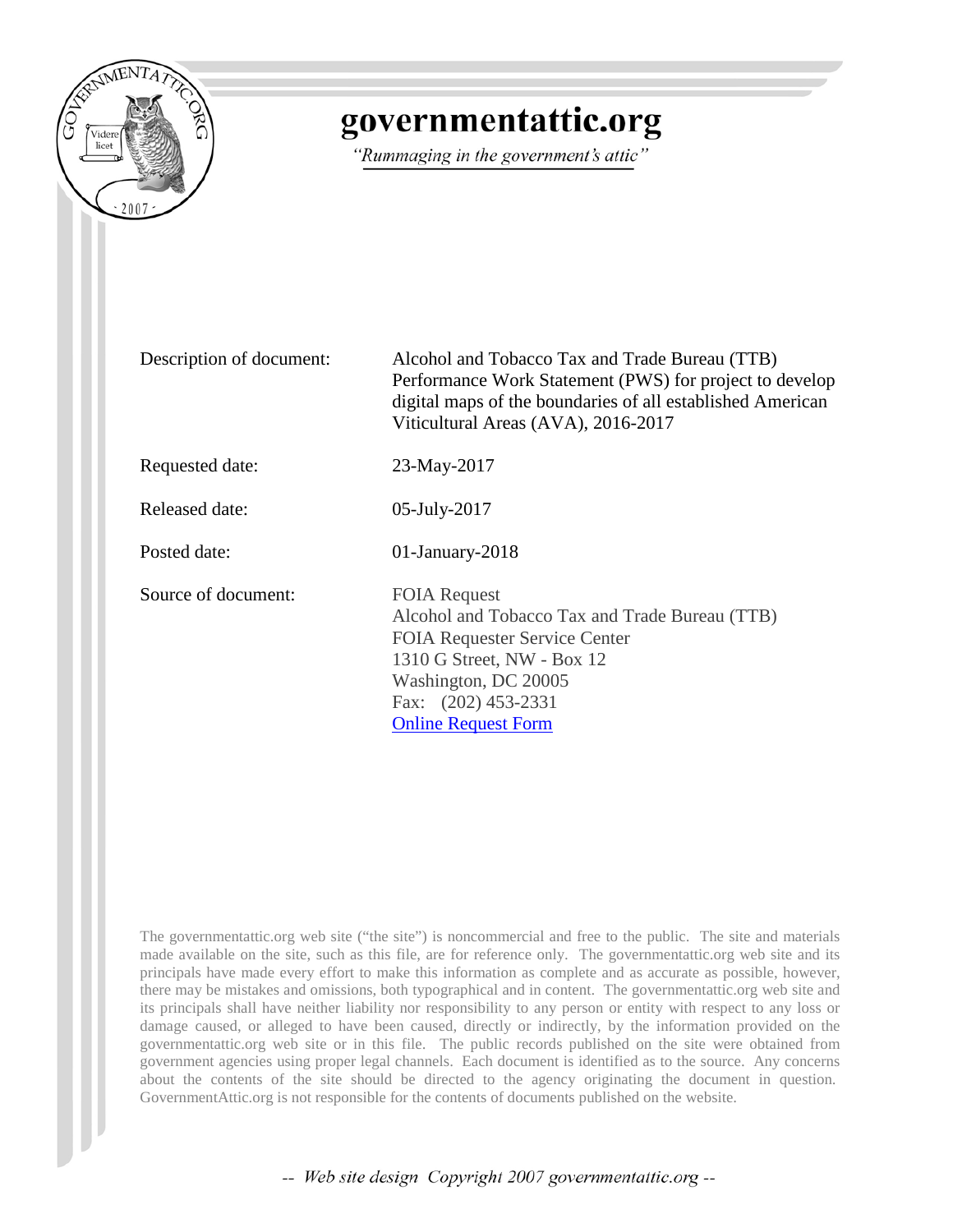

#### **DEPARTMENT OF THE TREASURY**  ALCOHOL AND TOBACCO TAX AND TRADE BUREAU **WASHINGTON, D.C. 20005**

July 5, 2017

Refer to: **2017-05-305**  4040000

SENT VIA EMAIL

This letter is in response to your Freedom of Information Act (FOIA) request to the Alcohol and Tobacco Tax and Trade Bureau (TTB) dated May 23, 2017. You are requesting a copy of the feasibility assessment performed by TTB in 2016/2017 regarding digitizing American Viticultural Areas (AVAs) maps and posting them online. You are also requesting a copy of the statement of work on the contract issued to digitize all established AVAs boundary maps and a copy of the documents describing the current status of the digitization project.

We conducted a search of files within TTB for records responsive to your request and identified 26 pages. Of those pages, 5 are being released in their entirety with no redactions, as no exemptions under the FOIA apply, and 21 are being withheld in full pursuant to the exemptions from disclosure under the FOIA at 5 U.S.C. 552(b)(5).

Enclosed is a Document Cover Sheet with your appeal rights outlined on the reverse side. If you choose to appeal this response, you must do so within 90 days from the date of this letter.

As part of the 2007 FOIA amendments, the Office of Government Information Services (OGIS) was created to offer mediation services to resolve disputes between FOIA requesters and Federal agencies as a non-exclusive alternative to litigation. Using OGIS services does not affect your right to pursue litigation. If you are requesting access to your own records (which is considered a Privacy Act request), please note that OGIS does not have the authority to handle requests made under the Privacy Act of 1974. If you wish to contact OGIS, you may email them at ogis@nara.gov or call 1-877-684-6448.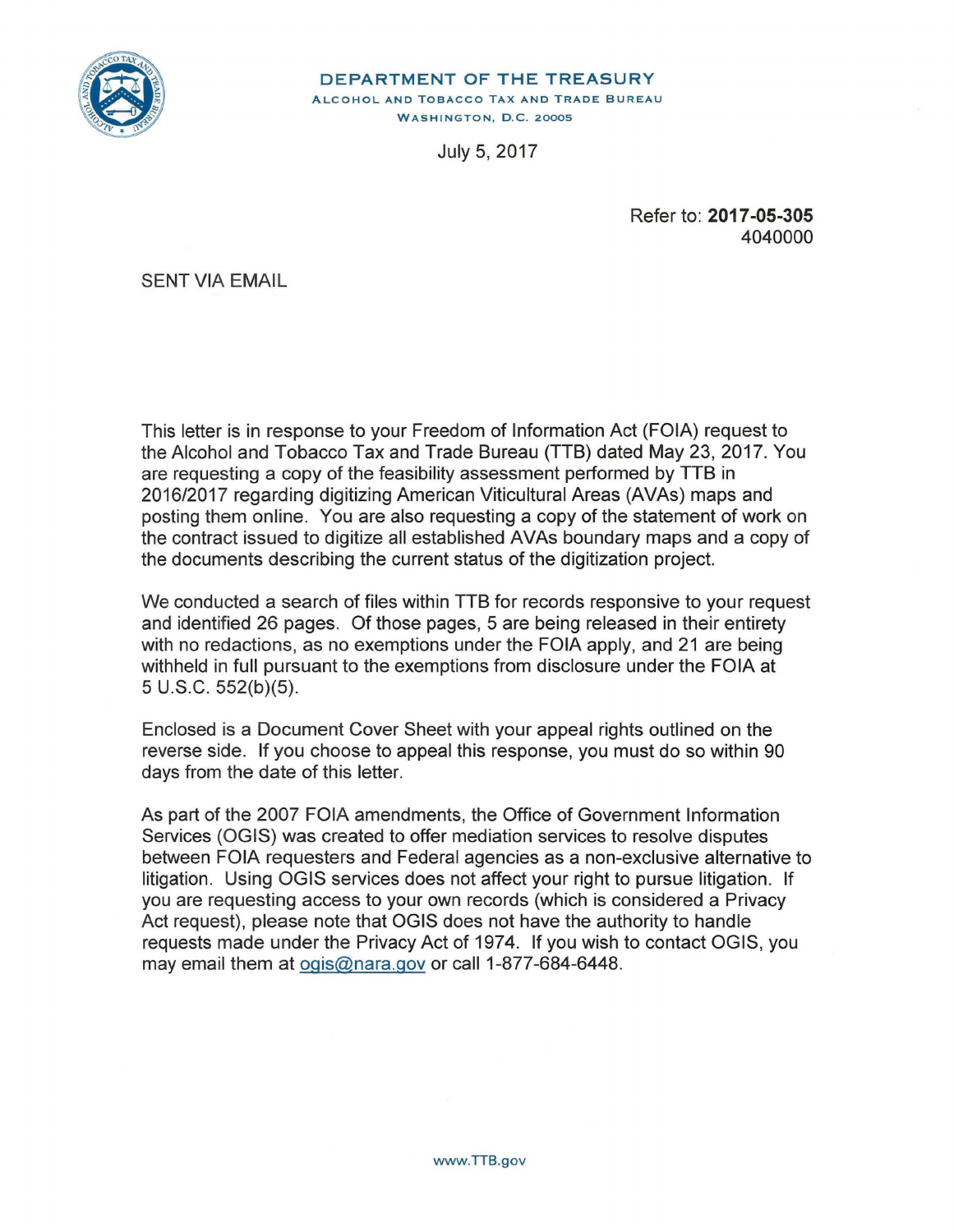Page 2

Please note we are charging no fee for processing your request. If you have any questions regarding this letter, please contact Quinton Mason by phone, at (202) 882-9904, or by e-mail, at TTBFOIA@ttb.gov, and reference FOIA number **2017- 05-305.** 

Sincerely,

au R.Cg

Amy R. Greenberg Director, Regulations and Rulings Division

Enclosure(s): As stated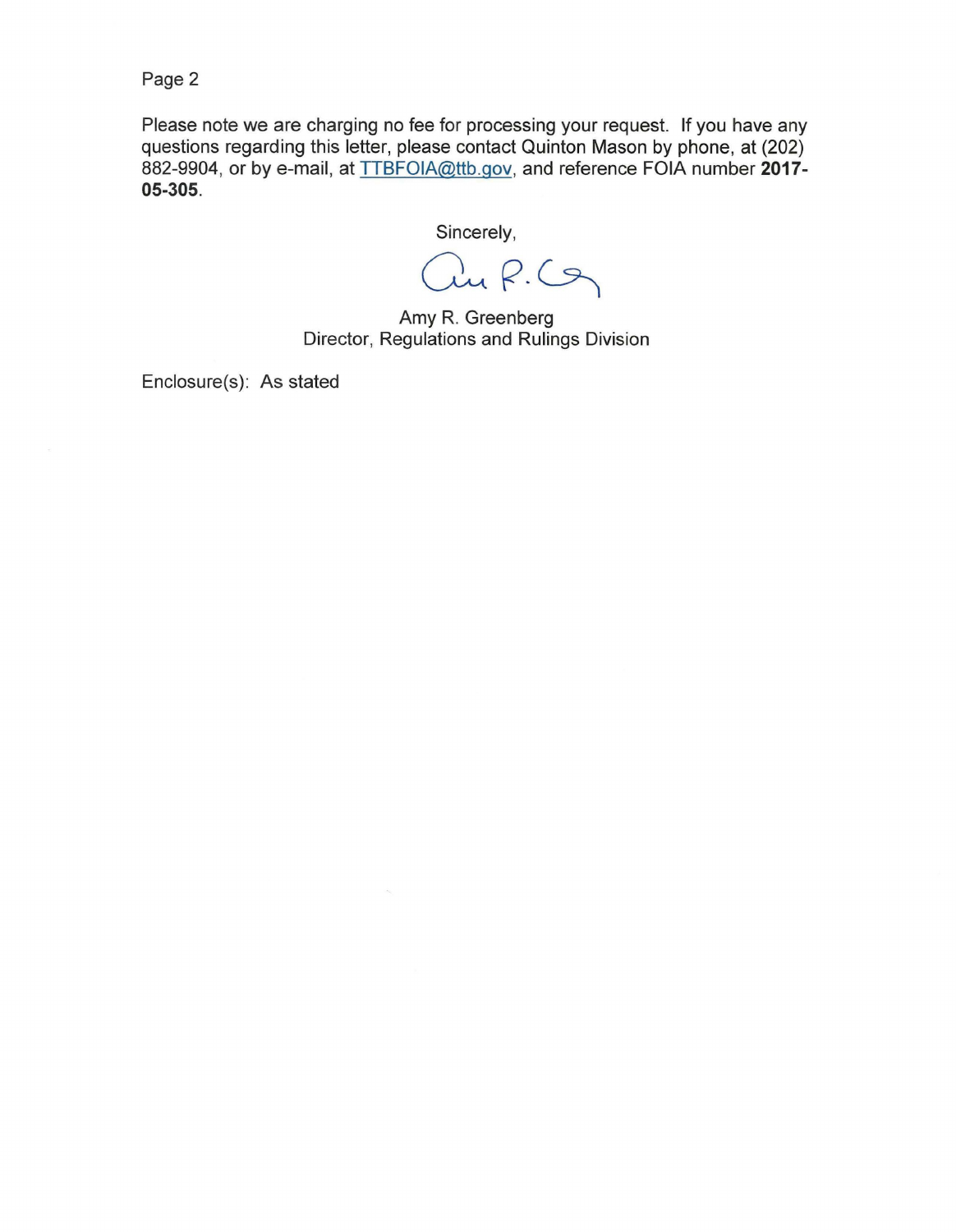# **Alcohol & Tobacco Tax & Trade Bureau (TTB) Headquarters Digitizing American Viticultural Areas Performance Work Statement (PWS)**

# **1. BACKGROUND**

The Alcohol and Tobacco Tax and Trade Bureau (TTB) is a bureau within the Department of the Treasury. TTB's mission is to collect alcohol, tobacco, firearms and ammunition excise taxes, and to administer the laws and regulations in a manner that protects the revenue, consumer, and promotes voluntary compliance.

As an effort to protect consumers from misleading information on wine labels, TTB established the American Viticultural Area (AVA) program. AVAs are delimited grape-growing regions that have been recognized by TTB as having geographic and/or climatic features that are distinctive from the surrounding areas and that have an effect on viticulture within that region. Any interested party may petition TTB to establish a region as an AVA. Once an AVA is established, the AVA's name may be used on a wine label to give consumers more information about the origin of the grapes used to make the wine, if at least 85% of the grapes came from within the AVA.

Currently, petitions for an AVA must contain both a written description of the boundaries of the proposed AVA and paper United States Geological Survey (USGS) topographic maps with the boundary drawn on them. The paper maps of finalized AVAs are stored at TTB Headquarters, while the written description is codified in TTB's regulations in part 9 of Title 27 of the Code of Federal Regulations (CFR). TTB has no convenient way of sharing the actual maps with the public or with TTB staff located outside of Headquarters. Therefore, TTB is proposing to digitize the AVA maps so that they may be made available to both the public and TTB staff on TTB's website and intranet.

## **2. PROJECT VISION**

The vision for this project is to develop digital maps of the boundaries of all established AVAs, based in a geographical information system (GIS). The boundaries for each AVA shall be digitally drawn on the appropriate USGS maps using the written boundary descriptions that are codified in the CFR. The maps for each AVA will become part of a series of new webpages on the TTB website, which will also include descriptive information about the AVA, such as the county it is located within, its size, and the year it was established. The individual AVA maps will be formatted so that they fit together to form one large US map that shows the correct spatial relationships between the AVAs, including nested, overlapping, and neighboring AVAs.

The project shall include street map layers that can be overlaid onto the USGS maps. The GIS shall have the capacity to highlight the AVA boundaries and shade the interior of the AVA polygons so as not to interfere with the ability to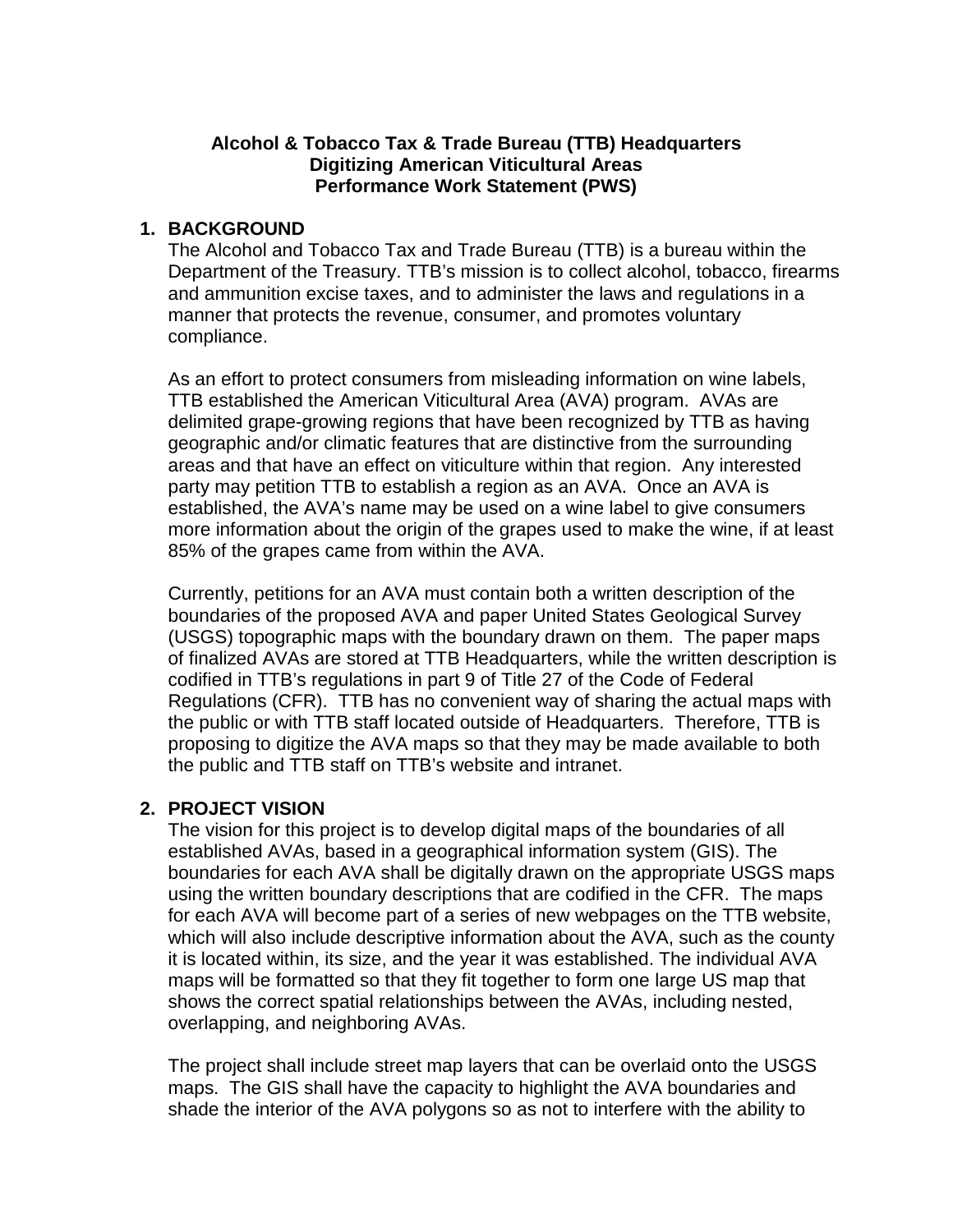see features on the underlying maps. Individual AVAs shall be distinguishable when they partially overlap or nest within another AVA (through use of different colors or shades of the same color). The GIS shall include an interactive onscreen labeling function and have the capability to zoom in and out, with features in each data layer and the size of any user-added items (such as labeling) adjusting appropriately with the zoom level. The project shall also include the capability to develop an address look-up feature to allow users to determine their location within an AVA.

# **3. IMMEDIATE WORK TO BE PERFORMED**

Digitize American Viticultural Area (AVA) boundaries and provide technical support for initial use upon delivery. Boundary descriptions for the 236 AVAs are found in 27 CFR part 9. TTB is seeking a Contractor to digitize the AVA boundaries and purchase ArcGIS software. In addition, the Contractor shall include training and technical support to configure the software, test boundary files in the software application, and how to import attribute tables and create maps.

# **4. REQUIREMENTS SUMMARY**

- a. Identify appropriate-scale USGS digital base maps to use in digitizing AVA boundaries and the coordinate system for geo-referencing. Base maps shall include, at a minimum: state, county, and township boundaries, highways and roads, elevation contours, natural geographic features such as rivers and streams, and human-made features such as buildings and bridges.
- b. Identify ArcGIS software to be used for development of maps and user applications. This software is available from Environmental Systems Research Institute, Inc (ESRI)
- c. Digitize AVA boundaries as described in 27 CFR part 9. TTB will identify 3-5 representative AVAs that shall be digitized and assigned its own identifier which will match the corresponding 27 CFR Part 9 section. After digitizing the boundaries TTB will review them in order to evaluate accuracy and compliance with the 27 CFR Part 9. If the initial maps are accurate, all 236 AVA boundaries will be digitized within the first year.
- d. Prior to testing the accuracy of the initial 3-5 boundary files the Contractor shall supply introductory training and support for the initial set up and customization of software.
- e. Upon delivery of all digitized AVA boundaries, the Contractor shall train selected TTB staff on: how to use the software, edit existing boundary files, digitize new boundaries, introduction to develop custom maps, and applications to include adding any metadata and attribute tables. Training shall be an ongoing service that shall be on an as needed basis per TTB's request and post upgrade.
- f. Geospatial metadata that follows the Federal Geographic Data Committee guidance shall be delivered with the AVA data.
- g. ArcGIS licenses shall include up to 5 named users and 2,500 service credits.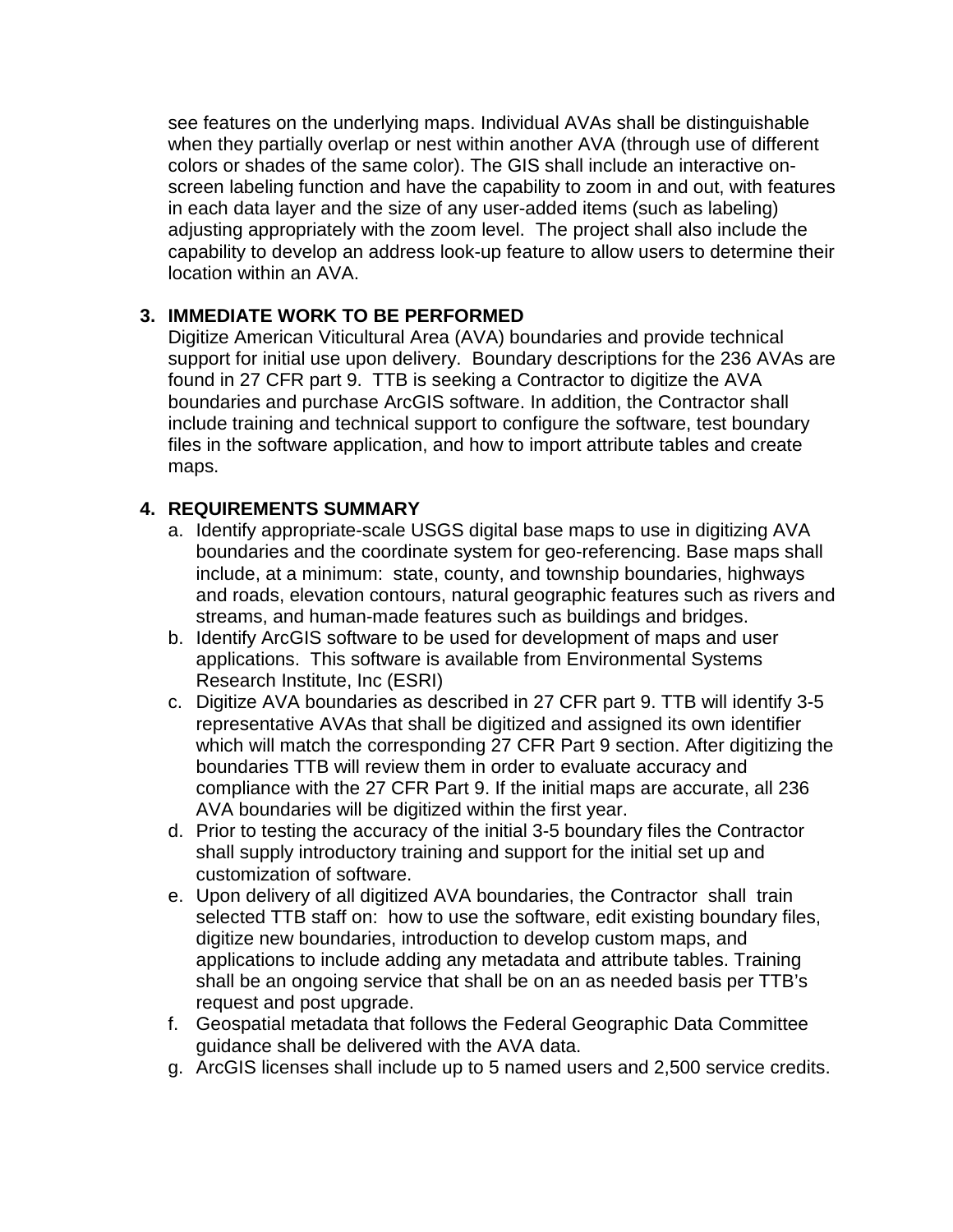- h. Technical support testing of the application requires advanced coordination with TTB Office of Information Technology (IT). The Contractor shall contact the Contracting Officer's Representative (COR) at least 14 days before projected date to ensure proper coordination is completed.
- i. Out years shall include software maintenance and assistance in the development of any new proposed areas or modifications to existing areas, not to exceed five (5) per year.

# **5. PLACE OF PERFORMANCE**

Digitizing shall take place at Contractor facilities. Support activities shall take place at TTB Headquarters at the address below.

Alcohol and Tobacco Tax and Trade Bureau 1310 G. Street, NW Suite 300E Washington, DC 20005

# **6. QUALITY ASSURANCE SURVEILLANCE PLAN**

Government will do a 100% review of all maps to ensure they meet the requirements outlined under paragraph 4. Maps that do not meet these requirements will be returned to the Contractor with an explanation of the defect. The Contractor shall be required to acknowledge the unacceptable condition or provide an explanation as to why they believe the map meets the requirements within a 24-hour time period. The Contractor shall then have a reasonable period not to exceed 72-hours to correct the problem and provide the map(s) for further review unless an extension to this requirement is provided by the Government. If the Contractor does not correct the unacceptable condition within 72-hours, the COR will notify the Contracting Officer who will take appropriate administrative action for unacceptable performance.

# **7. SECURITY CONSIDERATIONS**

Contractor-provided work shall conform to the TTB Security Policy. If any of the resulting contract effort requires physical and/or logical access to TTB systems, the Contractor shall abide by Department of the Treasury Security Manual (TD P 15-71) and shall ensure that any use of cloud storage is provided by a site that meets the Federal Risk and Authorization Management Program (FedRAMP) certification. The applicable Contractor employees shall not begin working under the resulting contract without a Favorable Suitability/Fitness Determination from a Background Investigation that is equivalent or higher than the level required for the position. All Contractor employees shall be required to wear identification badges when working in government facilities. The applicable Contractor employees are subject to investigation by the Government. Applicable Contractor employees who undergo Contractor clearances that reveal, but are not limited to, the following, may be unacceptable under this contract: conviction of a felony, a crime of violence or a serious misdemeanor, a record of arrests for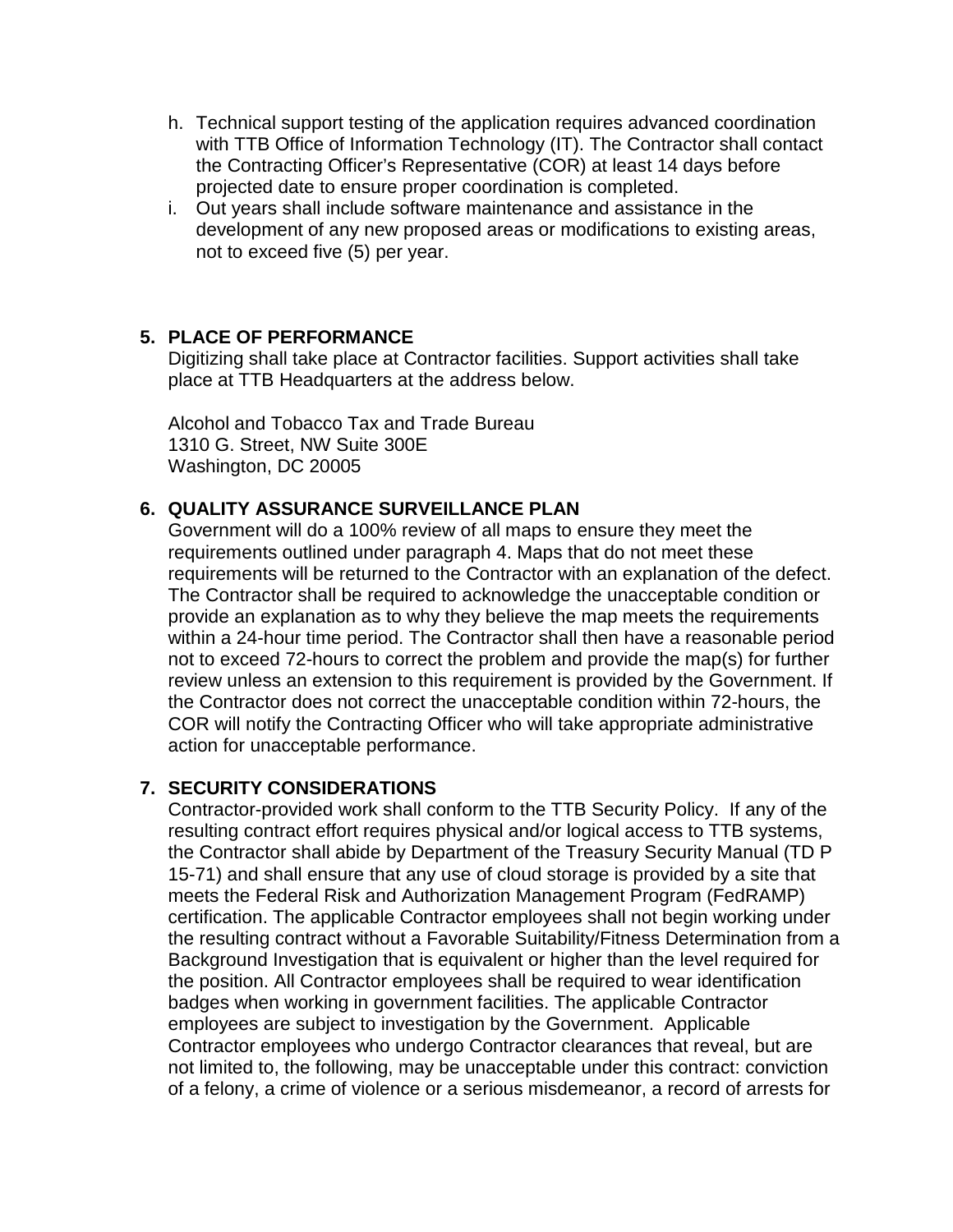continuing offenses, or failure to file or pay federal income tax. The Government reserves the right to determine if a Contractor employee assigned to a task shall continue with the task. The Contractor shall agree to remove the person assigned within one day of official notification by the Government and provide a replacement within five days. New hires or substitutions of personnel are subject to the Contractor clearance requirement.

#### **8. Invoicing**

Invoices shall be submitted electronically thru the Invoice Processing Platform.(IPP). Invoices shall clearly list work performed.

# **9. CONTRACT ADMINISTRATION**

In no event shall any understanding or agreement, contract modification, change order, or other matter in deviation from the terms of this contract between the Contractor and a person other than the CO be effective or binding upon the Government. The CO is the only person authorized to make or approve any changes in any of the requirements of this contract. Notwithstanding any provisions contained elsewhere in this contract, the authority remains solely with the CO. In the event the Contractor makes any changes at the discretion of any person other than the CO, the change will be considered unauthorized and no adjustment will be made in the contract price to cover any increase in the costs incurred as a result thereof.

#### **10.CONTRACT TERM**

This contract has a base period of performance of date of award for 12 months, and four (4) 12-month option years.

# **11.GOVERNMENT-FURNISHED PROPERTY, MATERIAL, EQUIPMENT, OR INFORMATION (GFP, GFM, GFE, or GFI)**

TTB will provide Contractor personnel with work areas, desks, chairs, data, phones, and communication connections.

## **12.TRAVEL**

All travel is at the sole expense of the Contractor.

## **13.SPECIAL MATERIAL REQUIREMENTS**

There are no special materials required.

## **14.OTHER UNIQUE REQUIREMENTS**

This facility has no provision for Contractor parking, and the loading dock may only be used for loading and unloading. The Contractor shall make their own provisions for securing public parking.

#### **15.CONTRACT TYPE**

Labor-hour purchase order based on fixed price labor category and rates.